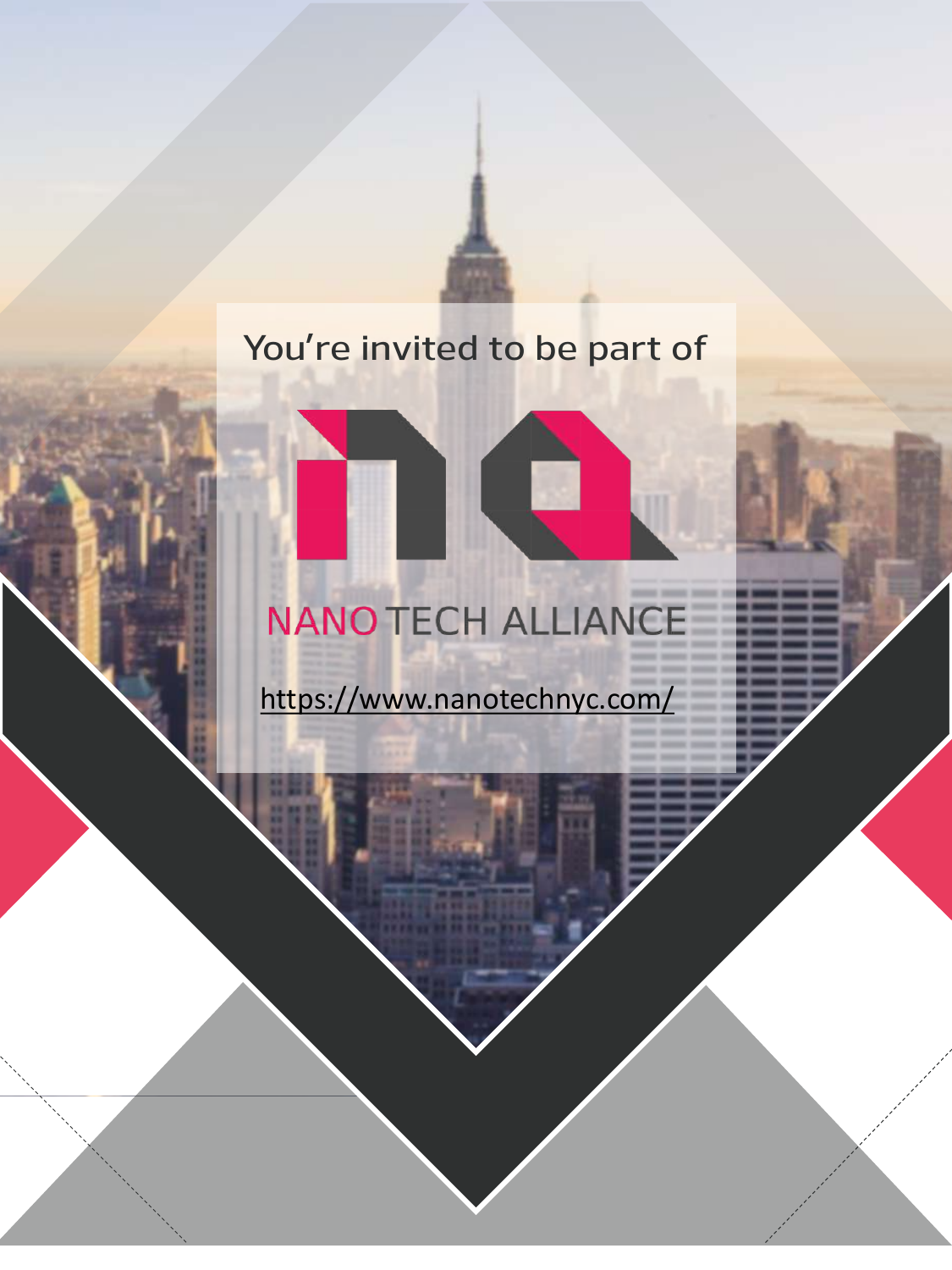

#### **NANO TECH ALLIANCE**

### Who We Are

Nanotech Alliance is a network of nanotechnologists and nanoscientists from all levels of education and experience. We provide resources to promote innovation, collaboration, and accessibility within the nanotechnology and nanoscience communities.

## $n^2$ yc NANOTECH NYC

Nanotech NYC is the flagship hub of Nanotech Alliance. We are a community of scientists and engineers committed to the growth of the nanotechnology and nanoscience communities. Through partnerships with local organizations like research institutions and companies, we offer programming that spans education, outreach, and career development in nanotechnology.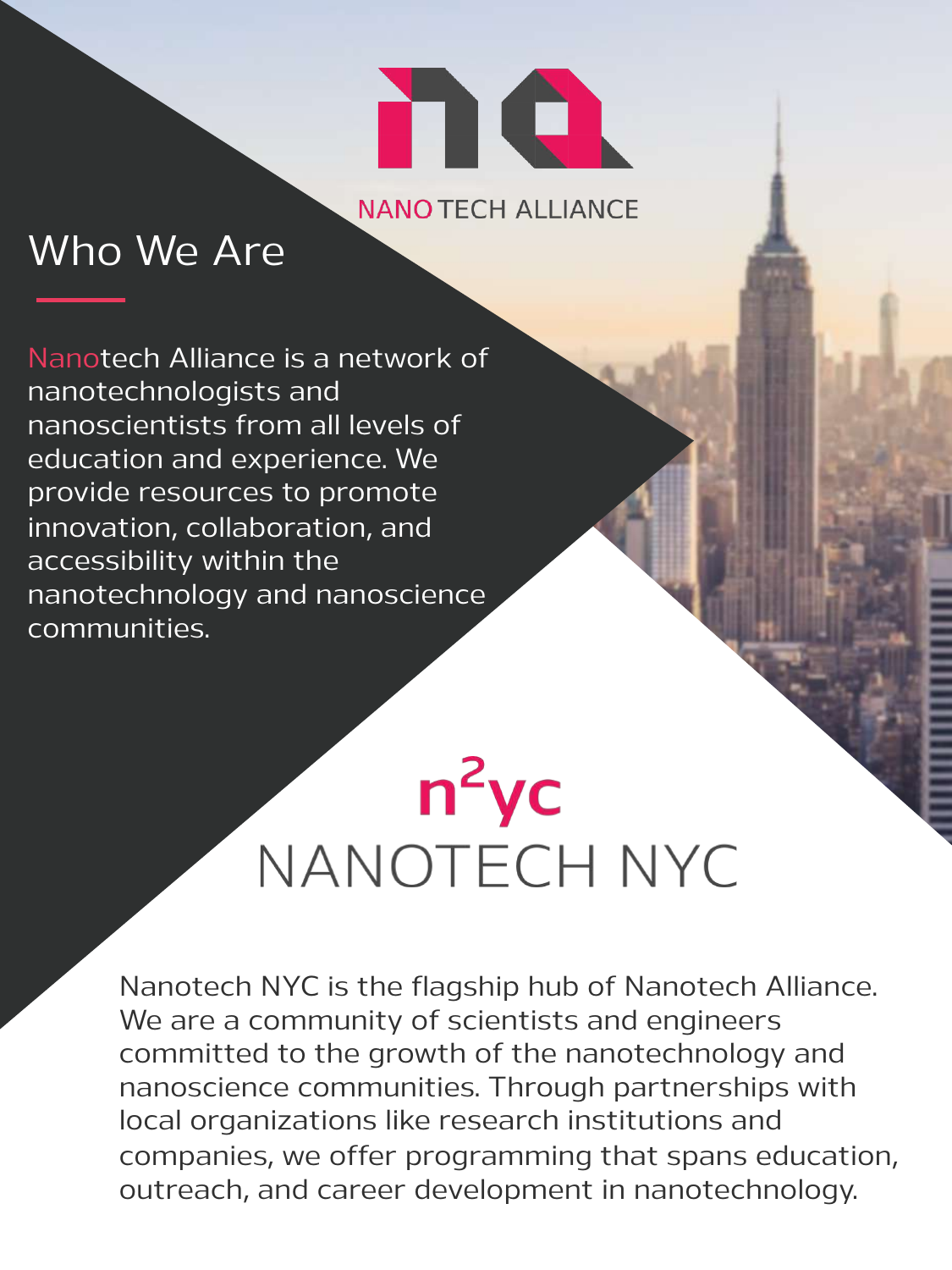# **EVENTS**

### What We Do



#### **NANOCHATS**

- Our Nanochat series brings industry, academic and entrepreneurial speakers to sites across NYC.
- Speakers give lectures designed to include individuals from diverse backgrounds and invite interdisciplinary discussions.
- Events have already been held at Microsoft, NYU Tandon, CUNY, and New Lab, NYC's premier incubator advanced manufacturing facility.

#### NANONITES

- Our Nanonite series is designed to be a relaxed and social networking experience in an informal setting.
- The events create a much needed forum for developing new connections and possible collaborations.
- Events are held at area restaurants and bars throughout the city.
- Attendees are highly diverse, including PhD students, IP Lawyers, professors, investors and more.

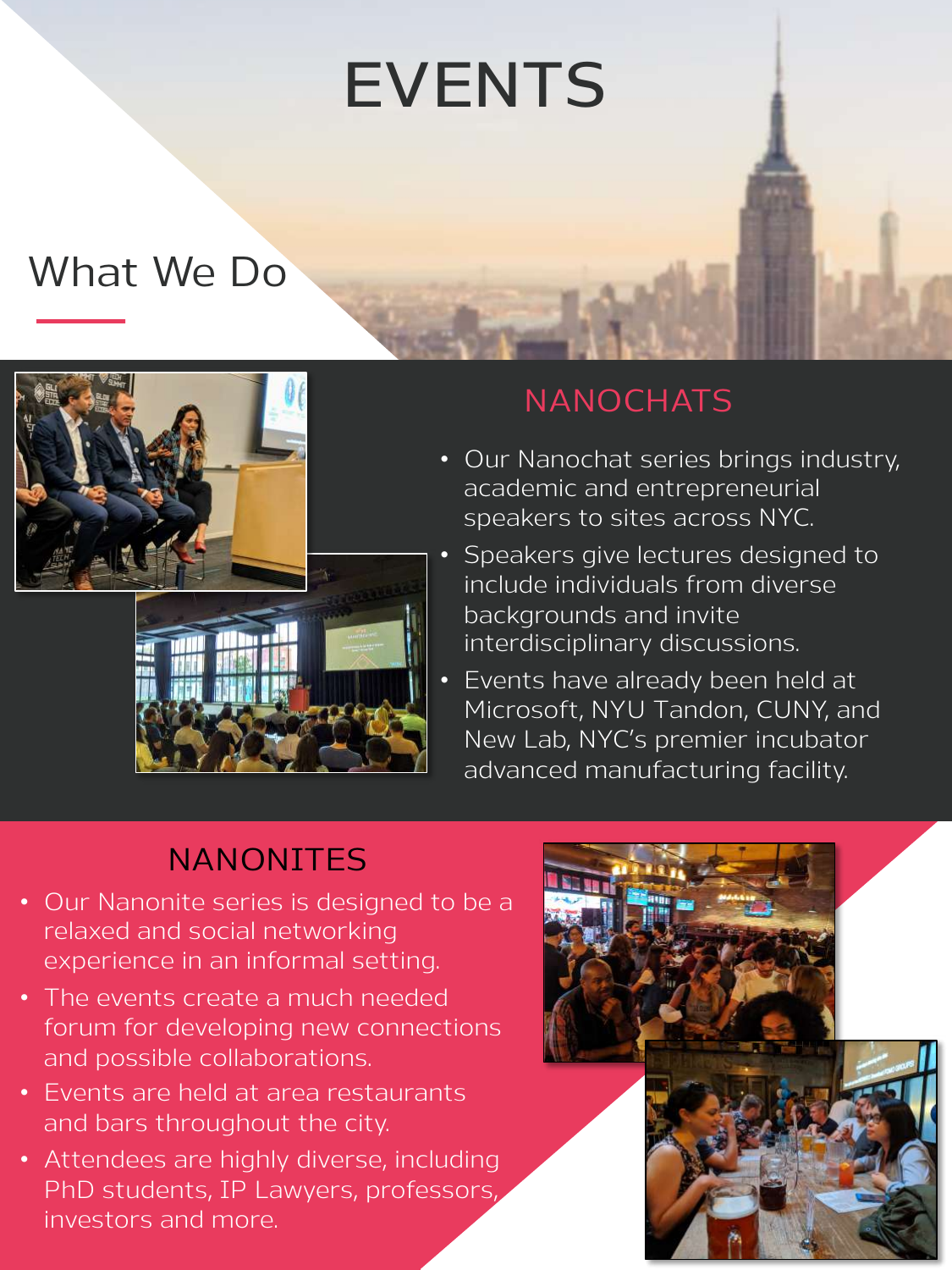# **DIGITAL RESOURCES**

### What We Provide



#### ch incubators Accelerators & Co-**Norking Spaces**

#### NYC AREA DATABASES

- Incubators
- Scientific Organizations Research Centers
- University Clubs
- Graduate Programs
- Researcher Database
- 
- User Facilities
- Other Online Platforms

#### NANOTECHNOLGY NEWS

- Monthly newsletters highlighting the latest research & technology updates in nanotechnology .
- Area event highlights.
- Blogs featuring area researchers, career options, research centers and more.



| Jacob Trevino      |  |
|--------------------|--|
| Dec 12, 2018 - 7 m |  |

#### Meet Francesco Lavini: Physics PhD Student

Nanotech NYC sits down with students, faculty and researchers from across the city to give those interested a glimpse into the local.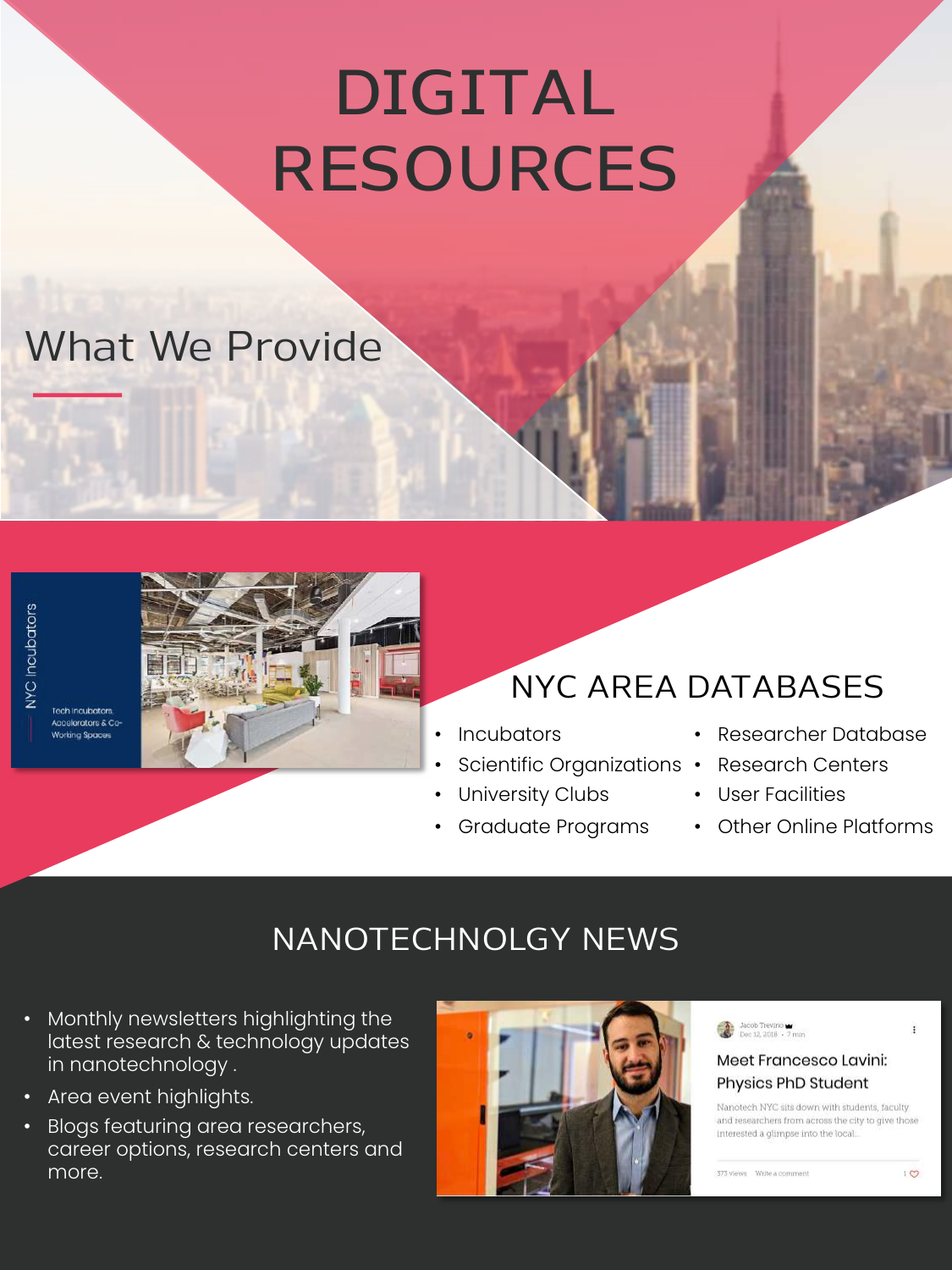## **YOUR FUTURE**

#### Get Involved!

In the last year, we've hosted several events in the greater NYC area and look forward expanding our presence and offerings. The fast growth of Nanotech NYC has led to increased demand for passionate speakers and dedicated sponsors. This is an excellent opportunity for thought leaders and senior technologists to engage with the top talent in the nanotech community. We welcome speakers and sponsors from all avenues of nano—from the hottest local start-ups to the industry's founding companies.

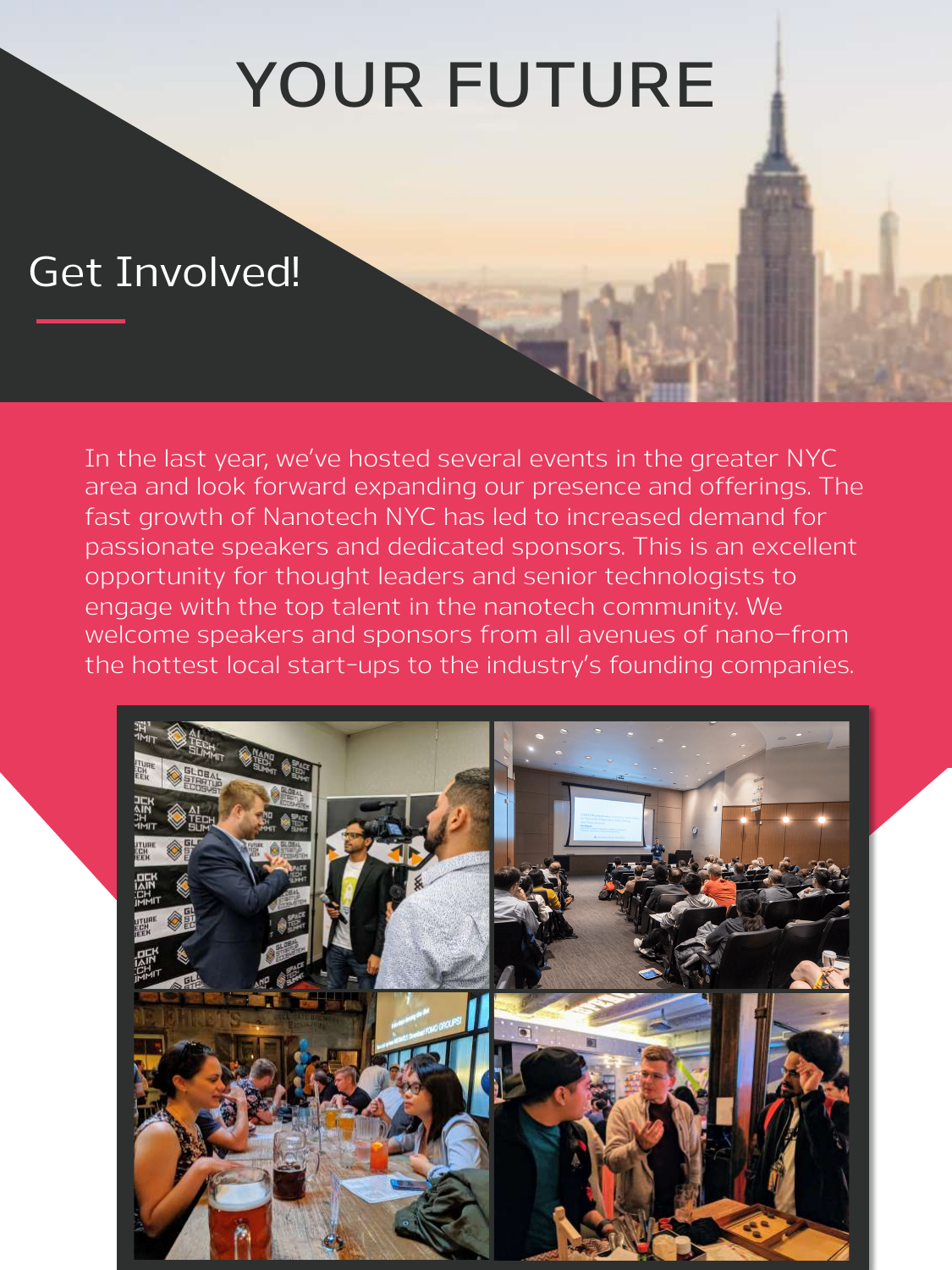#### **SPONSORSHIP PACKAGES**



Your sponsorships helps us continue to provide ever growing digital resources to the nano community, as well as help produce high quality networking, educational and outreach events throughout New York City.

> To become a sponsor, email: contact@nanotechnyc.com

#### WEBSITE SPONSORSHIP

- Name & Logo on Sponsors page (1 year)  $\overline{X}$   $\overline{X}$   $\overline{X}$   $\overline{X}$   $\overline{X}$
- Social media recognition and the set of the set of the set of the set of the set of the set of the set of the s
- Quote & recognition in blog post x x
- Dedicated Company profile page (1 year) x x
- Co-written blog between Nanotech NYC & your company **x** and **x x x**

#### EVENT SPONSORSHIP

| Mention by Nanotech NYC social media accounts         |   | X.     | X       |
|-------------------------------------------------------|---|--------|---------|
| Logo and link on Nanotech NYC website                 |   | X.     | X       |
| Company profile & link in event description           | X | X.     | X       |
| Company profile & link included in event email        | X | X      | X       |
| Company mention in post event Thank You email         |   | X      | X       |
| Logo on event promotional materials                   |   | X      | X       |
| Company table at the event                            |   | X      | X       |
| Company profile on Nanotech NYC website               |   | $\chi$ | X       |
| 90-second company pitch to audience                   |   | X.     |         |
| 5 minute company pitch to audience                    |   |        | $\sf X$ |
| Company marketing collateral placed on audience seats |   |        | X       |
| Company banner displayed at the event                 |   |        | X       |